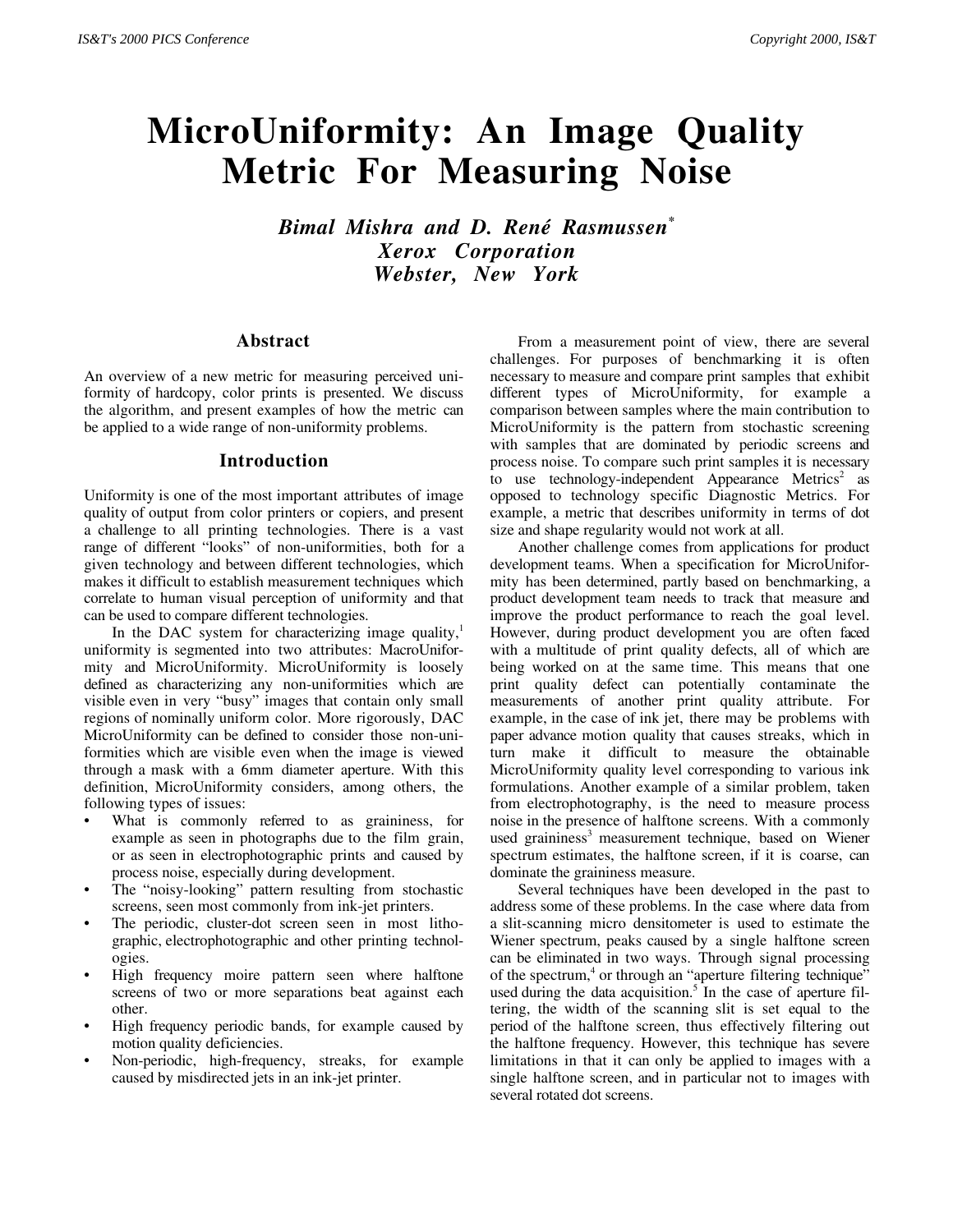In this paper we report on development of a new image quality metric to address many of the issues described above.

## **Measurement Environment**

Many of the technical issues with measuring uniformity as described above, can be overcome in a straightforward manner if an imaging scientist is allowed to do manipulation and analysis on an image by image basis. The requirements to this work was, that the method be suitable not only for research purposes, but also for fully automated, production environments. The metric has been developed as a module within the IQAF<sup>6</sup> image quality analysis system, and is used with image input from drum scanners as well as flatbed scanners. The IQAF system takes care of calibrating the images, scanned either in RGB mode, or in a channel that is complementary to the color being measured, such that the analysis can be defined in terms of images represented in CIELab or other visual color space.

# **Algorithm**

The main advantages of the method lies in its capabilities to separate the spatial structure into different components. This separation can be performed both for gray scale images, representing CIELab L\* , and for full color images. We will here report only on the analysis of the luminance part of a color image, since the luminance variations are visually most significant for MicroUniformity.

The algorithm operates on an image representing photopic reflectance. The image has typically been scanned at 600dpi sampling. The following steps are taken.

First, a Fast Fourier Transform (FFT) of the image is calculated, and a binary mask in frequency space is generated, which classifies each pixel in the Fourier image as belonging either to the "structured image" or to the "unstructured image." This classification is done based on a statistical analysis of the Fourier image. At each spatial frequency the average and standard deviation of the Fourier amplitude is calculated, taken over a narrow frequency band, and over all orientations. Those pixels where the amplitude exceeds the average (at that frequency) by more than a certain, fixed number of standard deviations are marked as belonging to the structured image. Pixels corresponding to frequencies below a certain threshold are all marked as belonging to the unstructured image, since there is not sufficient statistical information to reliably make a proper classification.

Secondly, the original photopic reflectance image is processed through a model of human perception of luminance variations at a viewing distance of 40cm. This is done via a kernel operation in real space where, to gain computational advantage, the kernel is represented as a sum of Gaussians. If necessary, this kernel is modified depending on the image input device used to capture the image, such that devices with more limited resolving power use a kernel that blur the image to a correspondingly lesser degree.

Thirdly, the visually processed image is separated into two components. Its FFT is calculated and split using the binary mask, and then each part is transformed back into real space. The resulting real space images are denoted "structured" and "unstructured," respectively. These two images are then further processed independently, to yield information on the different types of non-uniformities in the image.

For example, to calculate a measure equivalent to the previously mentioned metric for graininess, the unstructured image is passed through a high-pass filter, in order to filter out such variations as mottle, and the standard deviation of the resulting image is calculated. Based on visual scaling experiments a "density-factor" has been determined, and the standard deviation multiplied by the density-factor is taken as a measure of graininess.

The structured image can be analyzed similarly, to provide information on the perceptible non-uniformities in this category.

## **Examples**

The section gives examples from ink jet and electrophotographic printers. In each case three images are shown: The original scanned image, the unstructured image, and the structured image. To better ensure a reproduction of the details of interest the images have been contrast enhanced. However, each of the three images within one set, have been enhanced by the same amount.

Notice that the exact same algorithm were applied to all the images.

#### **Streaks in Ink Jet Print Sample**

The images in Figure 1 show processing of an ink jet print sample that shows both horizontal streaks as well as two-dimensional random density fluctuations.



*Figure 1. (A) Original scan of ink jet sample showing both streaks and two-dimensional noise. (B) The image component classified as "structured" shows the horizontal streaks. (C) The image component classified as "unstructured" shows the random variation.*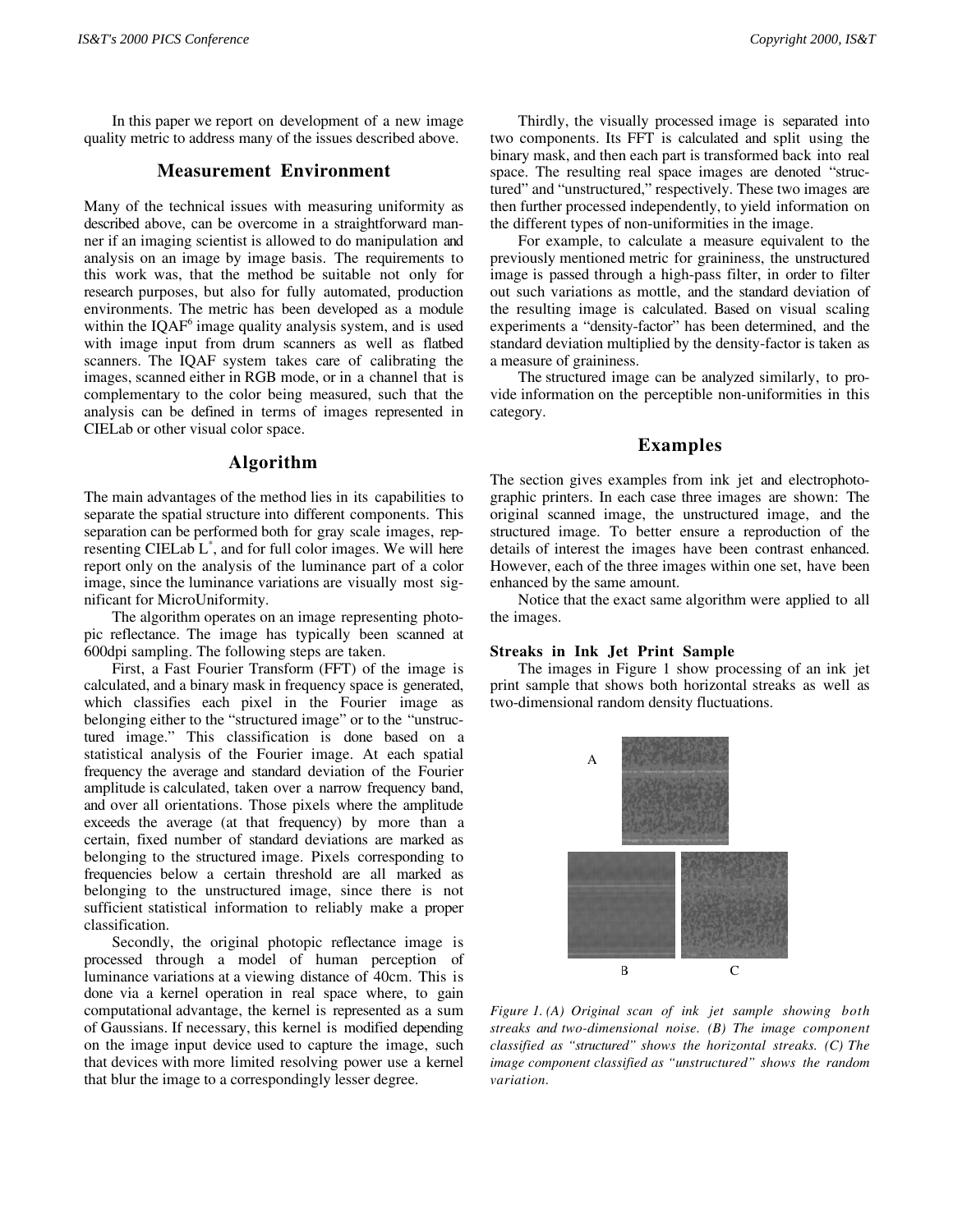A noise measure applied to the image in Figure 1C will correctly quantify the two-dimensional random fluctuations, without being influenced by the horizontal streaks.



*Figure 2. (A) Original scan of a halftone image from an electrophotographic printer, showing a strong screen, vertical streaks, and two-dimensional noise. (B) The image component classified as "structured" contains both the screen and the vertical streaks. (C) The image component classified as "unstructured" contains the random variation.*

#### **Screen in Electrophotographic Images**

The images in Figure 2 are from an electrophotographic printer. The original image contained several rotated dot screens, and showed weak vertical streaks. Figure 2 (B) and (C) show an excellent separation of the periodic screen from the random fluctuations.



*Figure 3. Original scan of a halftone image from an electrophotographic printer showing, halftone screen, banding, streaks and two-dimensional noise.*



*Figure 4. The structured image corresponding to Figure 3, after processing with a visual filter . This shows bands, streaks, and remnants of the halftone screen.*



*Figure 5. The unstructured image corresponding to Figure 3 ,* after processing with a visual filter. This random two-dimen*sional fluctuations, as well as low frequency mottle.*

#### **Banding and Noise in Electrophotographic Images**

The image in Figure 3 represents the original scan of a print sample from an electrophotographic printer. It shows a relatively high-frequency screen, vertical periodic bands, horizontal streaks, as well as random two-dimensional noise.

In Figure 4 is shown the corresponding structured image, after it has been processed through a visual filter. This image shows bands, streaks, and, due to the visual filter, only remnants of the screen. The unstructured, visually filtered image is shown in Figure 5. By further processing of the unstructured image, separate measures for high-frequency (graininess) and lower-frequency (mottle) variations can easily be obtained.